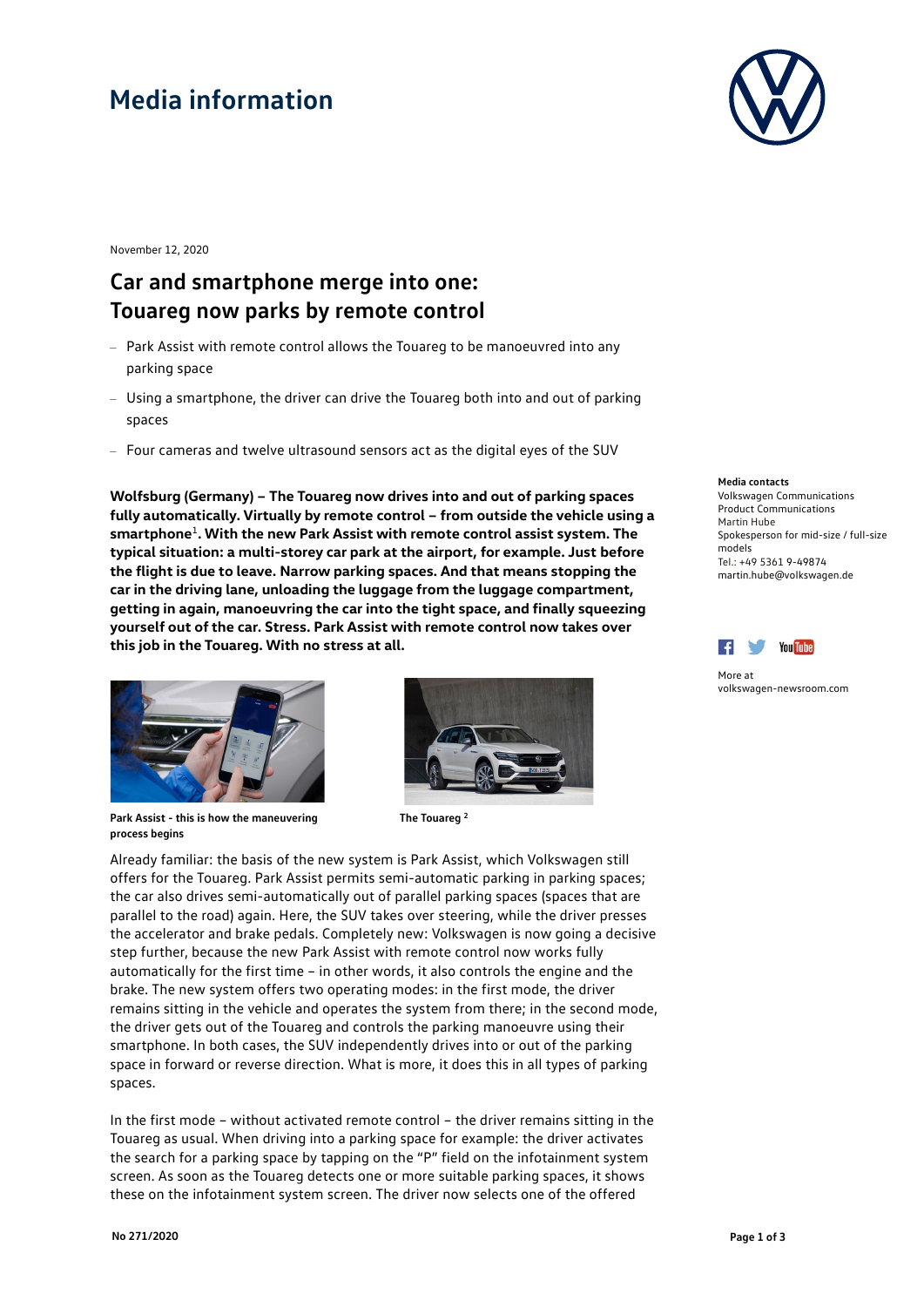## **Media information**



parking spaces. The display "Depress the brake and press and hold the button or select Park Assist with remote control" is now shown in the digital instruments (Digital Cockpit) of the Touareg. The driver now chooses the first option and continuously presses the "Drive" button (P AUTO) under the gear knob on the centre console – parking then starts. The technology used by the Touareg for this comprises twelve ultrasound sensors and the four cameras of the Area View 360-degree system. The cameras are located in the windscreen, exterior mirrors and boot lid. Volkswagen uses what is known as "sensor fusion" to ensure optimum object detection. The SUV can therefore even park automatically in garages. The Touareg stops instantaneously if the "Drive" button is released.

In the second mode, the driver gets out of the vehicle before the actual parking manoeuvre. The driver then uses their smartphone and the VW Remote Park Assist Plus app as a remote control. This is how it works: here too, the driver activates the search for a parking space by tapping on the "P" field on the infotainment system screen. The driver again selects one of the offered parking spaces. When the display "Depress the brake and press and hold the button or select Park Assist with remote control" appears, they then choose the second option: Park Assist with remote control. The driver taps on the option, takes the vehicle key, gets out of the vehicle and then activates the parking manoeuvre via the app. To do this, the driver presses the "Drive" button on the smartphone – this button is virtually transferred from the car to the app – and parking now starts. Here also, the "Drive" button must be pressed continuously for safety reasons. The SUV now carries out the process of driving into a parking space fully automatically.

If the driver would like to drive the parked Touareg out of a tight parking space, they no longer have to squeeze into the car to do this. To activate automatic driving out of the parking space, the driver simply starts the engine via the VW Remote Park Assist Plus app by pressing the START/ENGINE/STOP button on the smartphone. When the engine is started, available manoeuvres for driving out of the parking space are displayed on the mobile phone, such as "Forward left" or "Forward right". The driver now simply selects the direction and activates the manoeuvre for driving out of the parking space by pressing the "Drive" button icon. In this case also, the driver must continuously press the digital button for safety reasons. The manoeuvre for driving out of a parking space is visually displayed in parallel on the smartphone. The luxury-class Touareg SUV is the first Volkswagen that is capable of assisted manoeuvring without a driver on board.

#### Footage: Volkswagen Touareg eHybrid<sup>3</sup> - Park Assist Plus

<sup>2)</sup> Touareg V6 TDI (210 kW/286 PS) fuel consumption in I/100 km: urban 7.7 / extra urban 5.9 /combined 6.6; CO<sub>2</sub> emissions in g/km (combined): 173; emissions class: B <sup>3)</sup> Touareg eHybrid (280 kW / 381 PS system power) fuel consumption (NEDC) in I/100 km: combined 2.7; power consumption, kWh/100 km: combined 21.1; CO<sub>2</sub> emissions, g/km: combined 61; efficiency class: A+

 $<sup>1</sup>$  App is available for the Apple iPhone (from 6s and from iOS 13).</sup>